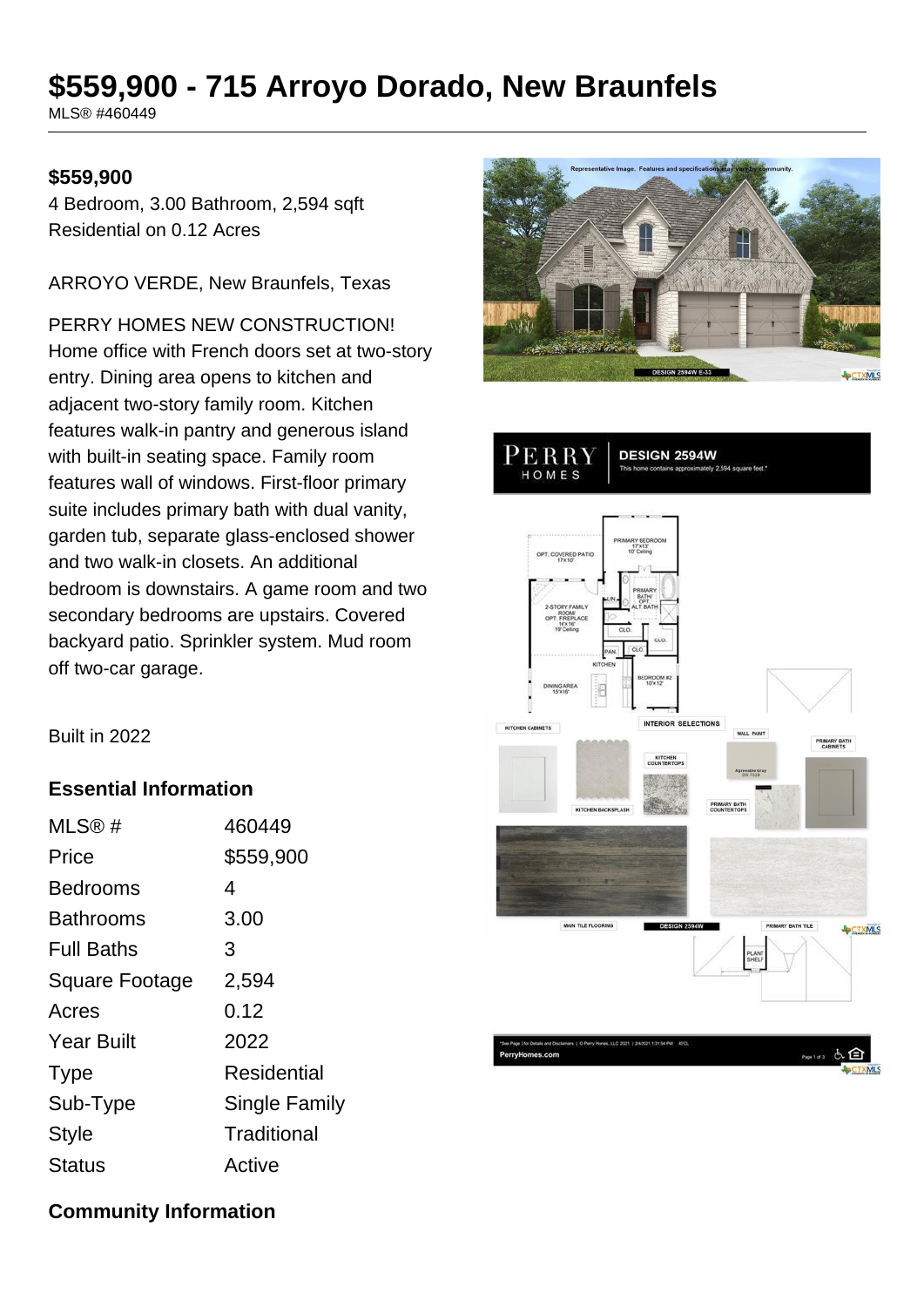| <b>Address</b><br>Subdivision | 715 Arroyo Dorado<br><b>ARROYO VERDE</b>                                                                                                                                                             |
|-------------------------------|------------------------------------------------------------------------------------------------------------------------------------------------------------------------------------------------------|
| City                          | <b>New Braunfels</b>                                                                                                                                                                                 |
| County                        | Comal                                                                                                                                                                                                |
| <b>State</b>                  | <b>Texas</b>                                                                                                                                                                                         |
| Zip Code                      | 78130                                                                                                                                                                                                |
| <b>Amenities</b>              |                                                                                                                                                                                                      |
| <b>Utilities</b>              | Cable Available, High Speed Internet Available                                                                                                                                                       |
| <b>Features</b>               | Curbs, Park, Playground                                                                                                                                                                              |
| Parking                       | Attached, Garage                                                                                                                                                                                     |
| # of Garages                  | $\overline{2}$                                                                                                                                                                                       |
| View                          | <b>None</b>                                                                                                                                                                                          |
| <b>Interior</b>               |                                                                                                                                                                                                      |
| Interior                      | Carpet, Ceramic Tile                                                                                                                                                                                 |
| <b>Interior Features</b>      | Breakfast Area, Carbon Monoxide Detector, Ceiling Fan(s), Game<br>Room, Garden Tub/Roman Tub, Home Office, Kitchen<br>Island,<br>Living/Dining Room, Pantry, Pull Down Attic Stairs, Separate Shower |
| Appliances                    | Cooktop, Dishwasher, Disposal, Electric Water Heater, Microwave,<br>Some Electric Appliances, Tankless Water Heater                                                                                  |
| Heating                       | Central, Electric                                                                                                                                                                                    |
| Cooling                       | Central Air, 1 Unit                                                                                                                                                                                  |
| <b>Fireplaces</b>             | <b>None</b>                                                                                                                                                                                          |
| # of Stories                  | 2                                                                                                                                                                                                    |
| <b>Stories</b>                | Two                                                                                                                                                                                                  |
|                               |                                                                                                                                                                                                      |

## **Exterior**

|                 | Exterior Features Covered Patio, Rain Gutters |
|-----------------|-----------------------------------------------|
| Lot Description | 45x120                                        |
| Windows         | Double Pane Windows                           |
| Roof            | Composition, Shingle                          |
| Construction    | <b>Brick, Stone Veneer</b>                    |
| Foundation      | Slab                                          |

# **School Information**

| <b>District</b> | Comal ISD                   |
|-----------------|-----------------------------|
| Elementary      | <b>Oak Creek Elementary</b> |
| Middle          | Canyon Middle School        |